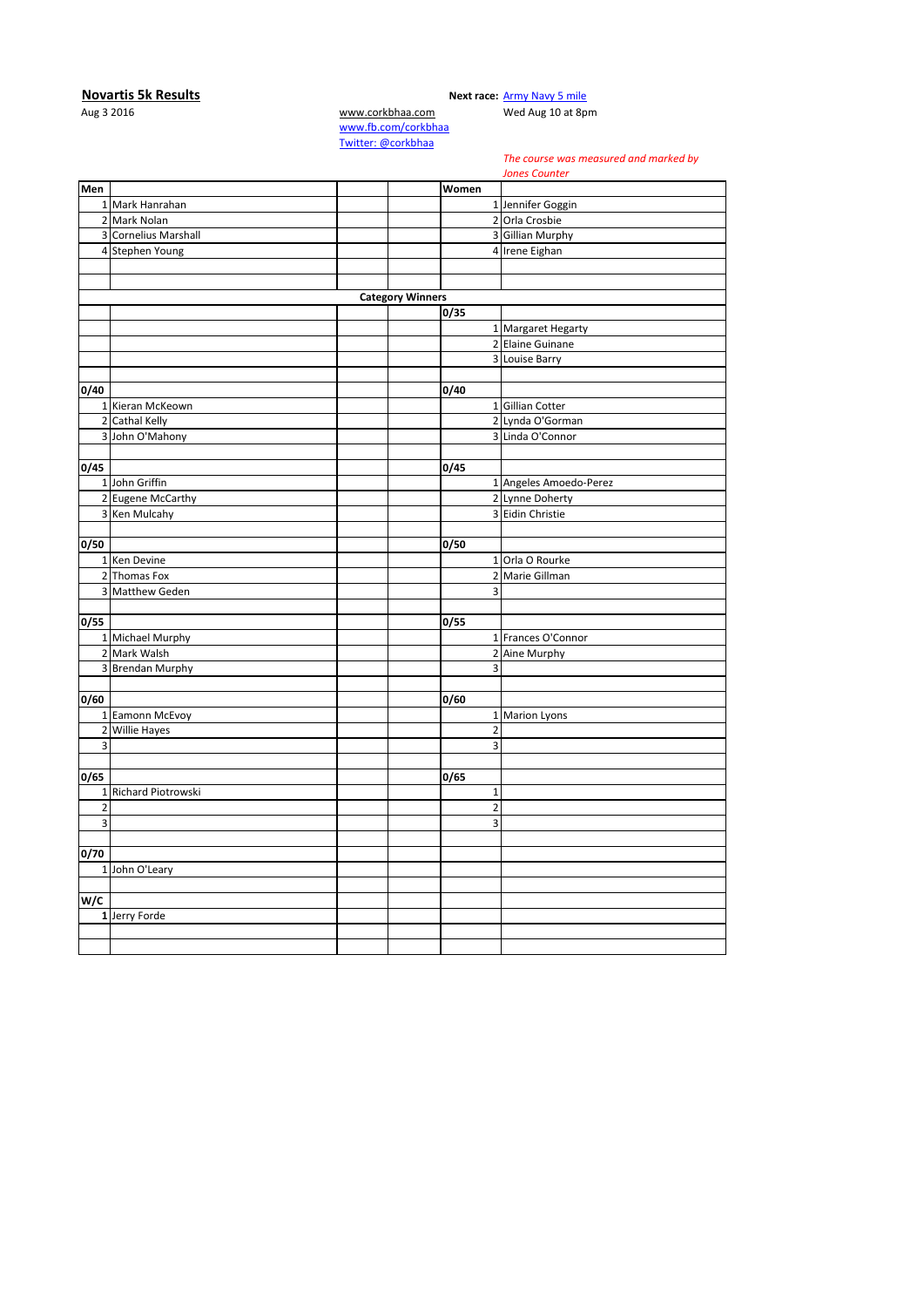|                         | <b>Team Results</b> |        |  |       |                   |        |  |  |  |
|-------------------------|---------------------|--------|--|-------|-------------------|--------|--|--|--|
| Men                     |                     | Points |  | Women |                   | Points |  |  |  |
| A                       |                     |        |  | A     |                   |        |  |  |  |
|                         | 1 CPO               | 153    |  |       | 1 Novartis        | 131    |  |  |  |
|                         | 2 Eli Lilly         | 286    |  |       | 2 Keen on Sport   | 209    |  |  |  |
|                         | 3 Novartis          | 372    |  |       |                   |        |  |  |  |
|                         |                     |        |  |       |                   |        |  |  |  |
|                         |                     |        |  |       |                   |        |  |  |  |
|                         |                     |        |  |       |                   |        |  |  |  |
|                         |                     |        |  |       |                   |        |  |  |  |
|                         |                     |        |  |       |                   |        |  |  |  |
|                         |                     |        |  |       |                   |        |  |  |  |
|                         |                     |        |  |       |                   |        |  |  |  |
|                         |                     |        |  |       |                   |        |  |  |  |
| B                       |                     |        |  | B     |                   |        |  |  |  |
|                         | 1 Cleancork.ie      | 93     |  |       | 1 Bank of Ireland | 323    |  |  |  |
|                         | 2 Navy              | 120    |  |       | 2 HSE             | 325    |  |  |  |
|                         | 3 Simply Suits      | 493    |  |       |                   |        |  |  |  |
|                         |                     |        |  |       |                   |        |  |  |  |
|                         |                     |        |  |       |                   |        |  |  |  |
|                         |                     |        |  |       |                   |        |  |  |  |
|                         |                     |        |  |       |                   |        |  |  |  |
|                         |                     |        |  |       |                   |        |  |  |  |
|                         |                     |        |  |       |                   |        |  |  |  |
| $\overline{\mathsf{c}}$ |                     |        |  | C     |                   |        |  |  |  |
|                         | 1 EMC               | 126    |  |       | 1 Fit4Life        | 392    |  |  |  |
|                         | 2 Army              | 180    |  |       | 2 Eli Lilly       | 436    |  |  |  |
|                         | 3 Musgrave          | 206    |  |       |                   |        |  |  |  |
|                         |                     |        |  |       |                   |        |  |  |  |
|                         |                     |        |  |       |                   |        |  |  |  |
|                         |                     |        |  |       |                   |        |  |  |  |
|                         |                     |        |  |       |                   |        |  |  |  |
|                         |                     |        |  |       |                   |        |  |  |  |
|                         |                     |        |  |       |                   |        |  |  |  |
|                         |                     |        |  |       |                   |        |  |  |  |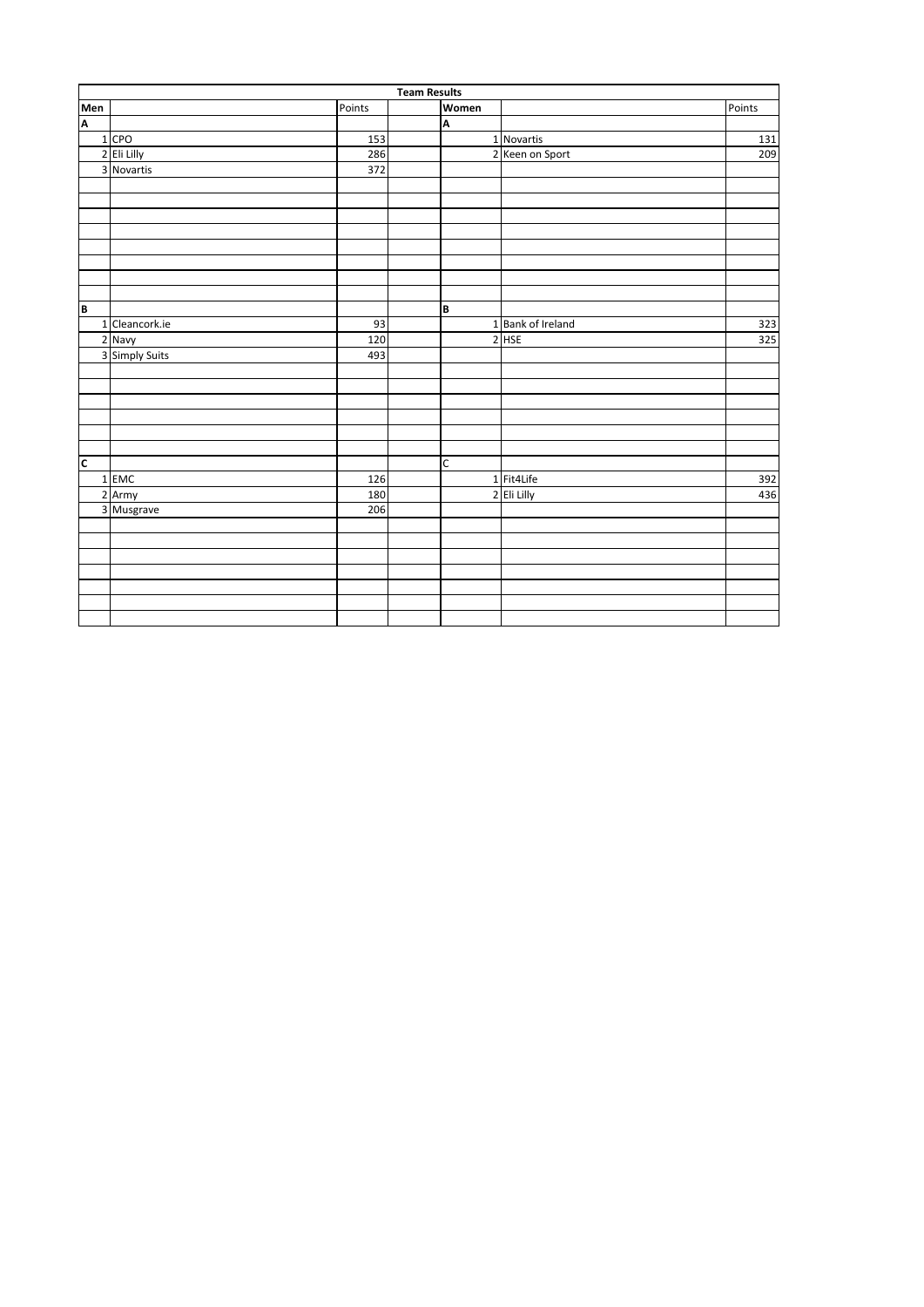| Pos | <b>Name</b>           | Cat   | Prize          | <b>Time</b> | Company                            | Team    |
|-----|-----------------------|-------|----------------|-------------|------------------------------------|---------|
|     | 1 Mark Hanrahan       |       | M1             | 00:14:47    | John Buckley Sports                |         |
|     | 2 Mark Nolan          |       | M <sub>2</sub> | 00:16:26    | Joyce Wolfe Physiotherapy          |         |
|     | 3 Cornelius Marshall  | 0/40A | M <sub>3</sub> | 00:16:33    | <b>HSE</b>                         |         |
|     | 4 Stephen Young       |       | M4             | 00:16:44    | CSO                                |         |
|     | 5 Kieran McKeown      | 0/40A | 0/40A1         | 00:16:54    | <b>Simply Suits</b>                | $M-B-3$ |
|     | 6 Ken Devine          | 0/50C | 0/50C1         | 00:17:13    | UCC                                |         |
|     | 7 Michael Buckley     |       |                | 00:17:16    | Joyce Wolfe Physiotherapy          |         |
|     | 8 Shane Cooney        |       |                | 00:17:35    | <b>Temp Reg</b>                    |         |
|     | 9 Padraig O Dubhgain  |       |                | 00:17:36    | <b>CPI Technology</b>              |         |
|     | 10 Cathal Kelly       | 0/40A | 0/40A2         | 00:17:40    | Pfizer                             |         |
|     | 11 David Craig        |       |                | 00:17:41    | Cork Garda                         |         |
|     | 12 John O'Mahony      | 0/40A | 0/40A3         | 00:17:51    | <b>SR Technics</b>                 |         |
|     | 13 Gary Clerkin       |       |                | 00:17:57    | <b>Temp Reg</b>                    |         |
|     | 14 Tim Clarke         |       |                | 00:18:0     | Waterstones                        |         |
|     | 15 Michael Coakley    |       |                | 00:18:01    | Navy                               | $M-B-2$ |
|     |                       | 0/40A |                |             |                                    |         |
|     | 16 Michael Dunne      |       |                | 00:18:14    | Cork Garda                         |         |
|     | 17 Patrick Reidy      |       |                | 00:18:36    | Navy                               | $M-B-2$ |
|     | 18 John O'Connell     |       |                | 00:18:37    | <b>Temp Reg</b>                    |         |
|     | 19 Thomas Fox         | 0/50C | 0/50C2         | 00:18:39    | Ronan Daly Jermyn Solicitors       |         |
|     | 20 Eamonn McEvoy      | 0/60E | 0/60E1         | 00:18:44    | Dept of Ed                         |         |
|     | 21 Matthew Geden      | 0/50C | 0/50C3         | 00:18:49    | Waterstones                        |         |
|     | 22 MICHAEL COLOHAN    |       |                | 00:18:51    | Army                               | $M-C-2$ |
|     | 23 John Griffin       | 0/45B | 0/45B1         | 00:18:52    | <b>Blarney Woolen Mills</b>        |         |
|     | 24 Eugene McCarthy    | 0/45B | 0/45B2         | 00:18:54    | Cleancork.ie                       | $M-B-1$ |
|     | 25 Alan Daly          | 0/40A |                | 00:18:55    | Daly                               |         |
|     | 26 Brian Linehan      | 0/50C |                | 00:18:56    | G4S Security                       |         |
|     | 27 Dara O'Sullivan    |       |                | 00:18:57    | <b>Temp Reg</b>                    |         |
|     | 28 Ken Mulcahy        | 0/45B | 0/45B3         | 00:18:57    | <b>BASF IRELAND</b>                |         |
|     | 29 Michael Murphy     | 0/55D | 0/55D1         | 00:18:58    | Novartis                           |         |
|     | 30 Richard Bourke     |       |                | 00:18:59    | Musgrave                           | $M-C-3$ |
|     | 31 Morgan O'Regan     |       |                | 00:19:05    | An Post/Eir                        |         |
|     | 32 Stephen Geoghegan  | 0/40A |                | 00:19:08    | EMC                                | $M-C-1$ |
|     | 33 Kevin O'Shea       | 0/40A |                | 00:19:14    | Alcon                              |         |
|     | 34 Michael Murphy     | 0/45B |                | 00:19:20    | Cleancork.ie                       | $M-B-1$ |
|     | 35 Fergal O'Meara     | 0/45B |                | 00:19:23    | Cleancork.ie                       | $M-B-1$ |
|     | 36 Elton Chambers     | 0/40A |                | 00:19:24    | G.E. Healthcare                    |         |
|     | 37 Ian O'Sullivan     | 0/40A |                | 00:19:25    | CIT                                |         |
|     | 38 Timmy Kelleher     | 0/40A |                | 00:19:29    | CPO                                | $M-A-1$ |
|     | 39 Michael Mulcahy    | 0/40A |                | 00:19:31    | <b>EMC</b>                         | $M-C-1$ |
|     | 40 Tobias Grab        |       |                | 00:19:35    | Apple                              |         |
|     | 41 William Horgan     |       |                | 00:19:37    | <b>Temp Reg</b>                    |         |
|     | 42 Adrian Crowley     |       |                | 00:19:39    | CPO                                | $M-A-1$ |
|     | 43 Mark Twomey        | 0/45B |                | 00:19:39    | <b>Whispering Pines Guesthouse</b> |         |
|     | 44 Trevor Collins     | 0/40A |                | 00:19:40    | VMware                             |         |
|     |                       |       |                |             |                                    |         |
|     | 45 John O'Sullivan    |       |                | 00:19:42    | Ervia                              |         |
|     | 46 Mark Walsh         | 0/55D | 0/55D2         | 00:19:50    | Midleton Town Council              |         |
|     | 47 Shane Christie     |       |                | 00:19:56    | Temp Reg                           |         |
|     | 48 Sham Riordan       |       |                | 00:19:57    | <b>Temp Reg</b>                    |         |
|     | 49 Thomas O'Connor    |       |                | 00:20:05    | <b>Temp Reg</b>                    |         |
|     | 50 Peter Howie        |       |                | 00:20:08    | <b>Temp Reg</b>                    |         |
|     | 51 Andrew O'Callaghan | 0/50C |                | 00:20:12    | Gouldings                          |         |
|     | 52 Jennifer Goggin    |       | F1             | 00:20:14    | Novartis                           | $F-A-1$ |
|     | 53 Mike O'Connor      |       |                | 00:20:19    | Temp Reg                           |         |
|     | 54 Jeremy Maloney     |       |                | 00:20:24    | <b>Temp Reg</b>                    |         |
|     | 55 John Santry        |       |                | 00:20:30    | <b>EMC</b>                         | $M-C-1$ |
|     | 56 Ruairi Egan        | 0/45B |                | 00:20:31    | Goldstar Telecom                   |         |
|     | 57 Edward Barry       |       |                | 00:20:33    | <b>Temp Reg</b>                    |         |
|     | 58 Lawrence Kenrick   |       |                | 00:20:35    | John Healy Gates                   |         |
|     | 59 Rafal Szulhan      | 0/40A |                | 00:20:36    | Cork Plastics                      |         |
|     | 60 Richard Piotrowski | 0/65F | 0/65F1         | 00:20:37    | The Edge Sports Shop               |         |
|     | 61 Ronan O'Leary      |       |                | 00:20:38    | <b>Temp Reg</b>                    |         |
|     | 62 Caimin flannery    | 0/45B |                | 00:20:39    | Eli Lilly                          | $M-A-2$ |
|     | 63 Damien O'Riordan   |       |                | 00:20:40    | ADI                                |         |
|     | 64 Willie Hayes       | 0/60E | 0/60E2         | 00:20:42    | An Post/Eir                        |         |
|     | 65 WILLIE O RIORDAN   | 0/60E |                | 00:20:45    | Army                               | $M-C-2$ |
|     | 66 Sean O'Keeffe      |       |                | 00:20:46    | Eli Lilly                          | $M-A-2$ |
|     | 67 Mark Bickerdike    | 0/50C |                | 00:20:46    | <b>Blarney School Of Motoring</b>  |         |
|     | 68 Orla Crosbie       | 0/45J | 0/45J1         | 00:20:47    | <b>HSE</b>                         | $F-B-2$ |
|     | 69 David Moloney      |       |                | 00:20:49    | G.E. Healthcare                    |         |
|     | 70 David O'Callaghan  |       |                | 00:20:51    | Temp Reg                           |         |
|     | 71 Niall Buckley      | 0/40A |                | 00:20:51    | Merck Millipore                    |         |
|     | 72 Brendan Mcevoy     |       |                | 00:20:52    | <b>Temp Reg</b>                    |         |
|     |                       |       |                |             |                                    |         |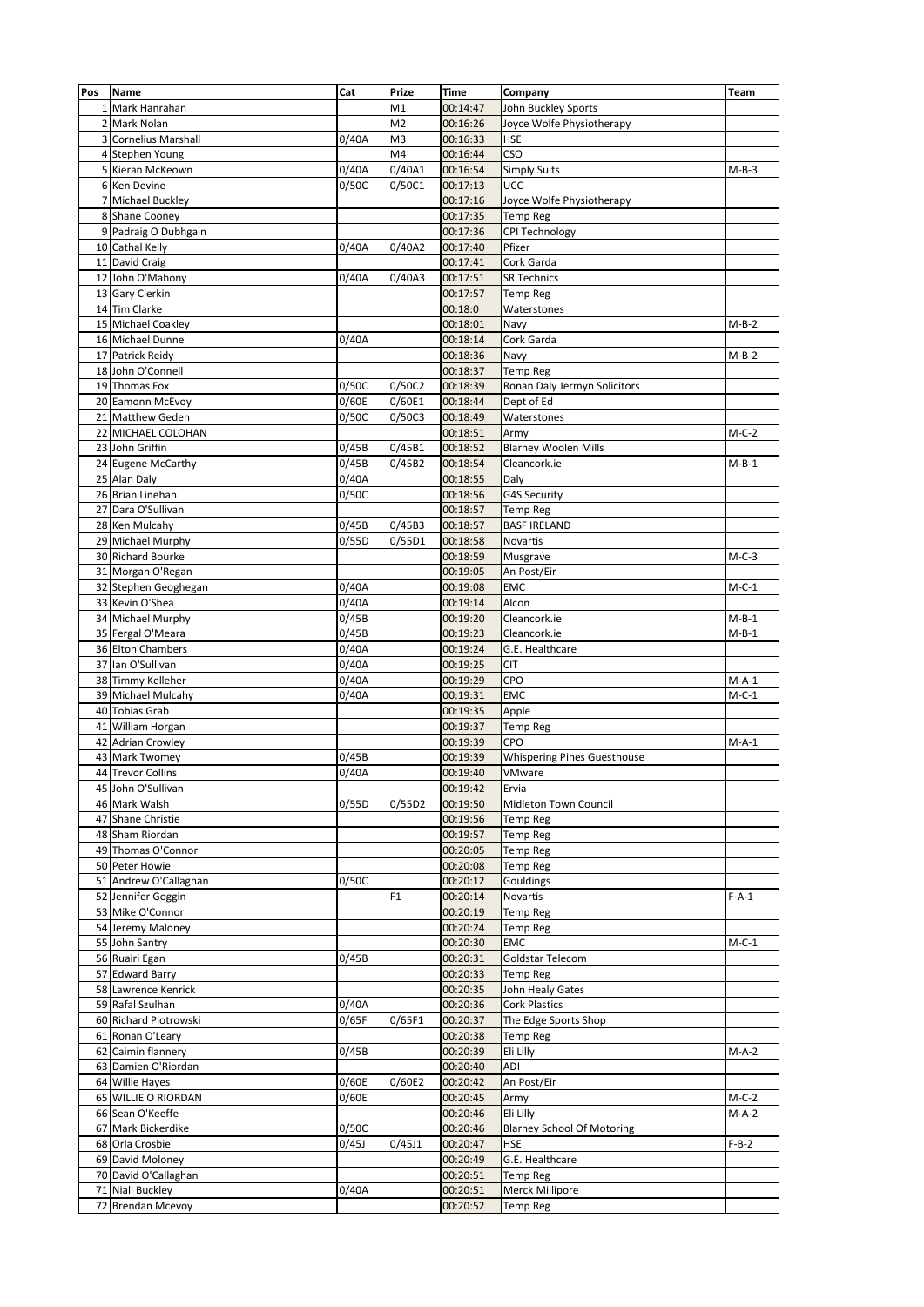| 73 Pat Hayes             |                    |                | 00:20:53 | CPO                          | $M-A-1$ |
|--------------------------|--------------------|----------------|----------|------------------------------|---------|
|                          | 0/55D              |                | 00:20:54 | Brendan Murphy + Co.         |         |
| 74 Brendan Murphy        |                    | 0/55D3         |          |                              |         |
| 75 David Hurley          | $\overline{0}/40A$ |                | 00:20:55 | Musgrave                     | $M-C-3$ |
| 76 Michael Brennan       | 0/45B              |                | 00:20:56 | <b>CIT</b>                   |         |
| 77 Gillian Murphy        | 0/401              | F <sub>2</sub> | 00:20:57 | Bank of Ireland              | $F-B-1$ |
|                          |                    |                |          |                              |         |
| 78 Kieran Hennerty       | 0/40A              |                | 00:20:58 | Pat Hennerty Office Supplies |         |
| 79 Irene Eighan          | 0/35H              | F3             | 00:20:59 | Novartis                     | $F-A-1$ |
| 80 Orla O Rourke         | 0/50K              | F4             | 00:21:0  | Keen on Sport                | $F-A-2$ |
| 81 Brian Twomey          |                    |                | 00:21:01 | <b>Temp Reg</b>              |         |
| 82 Dan Collins           |                    |                | 00:21:03 |                              |         |
|                          |                    |                |          | <b>Temp Reg</b>              |         |
| 83 Derek Costello        |                    |                | 00:21:05 | <b>Novartis</b>              |         |
| 84 Peter O'Driscoll      |                    |                | 00:21:11 | <b>Temp Reg</b>              |         |
| 85 John Ward             |                    |                | 00:21:12 | Depuy                        |         |
| 86 Rebecca McEvoy        |                    |                | 00:21:18 | Dept of Ed                   |         |
|                          |                    |                |          |                              |         |
| 87 Philip Corcoran       | 0/45B              |                | 00:21:19 | Laya Healthcare              |         |
| 88 Mick Daly             | 0/45B              |                | 00:21:25 | Navy                         | M-B-2   |
| 89 Joe Murphy            | 0/60E              |                | 00:21:27 | Cork County Council          |         |
| 90 James Hodgins         | 0/45B              |                | 00:21:28 | Cognex Irl Ltd               |         |
|                          |                    |                |          |                              |         |
| 91 Michael Sahm          |                    |                | 00:21:29 | <b>Temp Reg</b>              |         |
| 92 Jennifer O'Callaghan  |                    |                | 00:21:30 | Temp Reg                     |         |
| 93 MARTYN UNDERHILL      | 0/45B              |                | 00:21:30 | Army                         | $M-C-2$ |
|                          |                    |                |          |                              |         |
| 94 Conor O'Sullivan      |                    |                | 00:21:38 | Temp Reg                     |         |
| 95 Billy Gough           | 0/45B              |                | 00:21:40 | Pfizer                       |         |
| 96 Patrick Hession       |                    |                | 00:21:40 | Novartis                     |         |
| 97 Denis Carroll         | 0/55D              |                | 00:21:42 | <b>Blarney Woolen Mills</b>  |         |
|                          |                    |                |          |                              |         |
| 98 Peter Herlihy         |                    |                | 00:21:42 | Novartis                     | $M-A-3$ |
| 99 Alan Murray           |                    |                | 00:21:43 | Merck Millipore              |         |
| 100 Eoin Kehoe           |                    |                | 00:21:44 | <b>Temp Reg</b>              |         |
| 101 Ger Enright          | 0/50C              |                | 00:21:44 | Musgrave                     | $M-C-3$ |
|                          |                    |                |          |                              |         |
| 102 Diarmuid Kenefick    |                    |                | 00:21:45 | Stryker                      |         |
| 103 Ricky Costello       |                    |                | 00:21:45 | Goldstar Telecom             |         |
| 104 Billy Geaney         | 0/45B              |                | 00:21:46 | Southern Milling             |         |
| 105 Maeve o Riordan      |                    |                | 00:21:47 | Merck Millipore              |         |
|                          |                    |                |          |                              |         |
| 106 David Reals          |                    |                | 00:21:47 | <b>Temp Reg</b>              |         |
| 107 Mike O'Sullivan      |                    |                | 00:21:48 | <b>Temp Reg</b>              |         |
| 108 Mark O'Brien         |                    |                | 00:21:48 | Cognex Irl Ltd               |         |
|                          |                    |                |          |                              |         |
| 109 Seamus Daly          |                    |                | 00:21:48 | <b>Temp Reg</b>              |         |
| 110 Gillian Cotter       | 0/401              | 0/4011         | 00:21:54 | <b>UCC</b>                   |         |
| 111 Liam O'Leary         |                    |                | 00:22:01 | Janssen                      |         |
| 112 Jerry Mc Carthy      | 0/60E              |                | 00:22:06 | Dept of Ed                   |         |
|                          |                    |                |          |                              |         |
| 113 Noel O'Connor        | 0/55D              |                | 00:22:08 | <b>EMC</b>                   |         |
| 114 Bill Shanahan        |                    |                | 00:22:08 | <b>Temp Reg</b>              |         |
| 115 Paul MacCotter       | 0/55D              |                | 00:22:09 | UCC                          |         |
| 116 Lynda O'Gorman       | 0/401              | 0/4012         | 00:22:17 | CBC staff                    |         |
| 117 Danielle O'Flynn     |                    |                |          |                              |         |
|                          |                    |                | 00:22:17 | Happy Feet                   |         |
| 118 Linda O'Connor       | 0/401              | 0/4013         | 00:22:19 | Musgrave                     |         |
| 119 Declan O'Hanlon      |                    |                | 00:22:21 | Temp Reg                     |         |
| 120 Billy Menton         | 0/60E              |                | 00:22:22 | ESB                          |         |
|                          | 0/45J              |                |          |                              |         |
| 121 Angeles Amoedo-Perez |                    | 0/45J2         | 00:22:22 | Cork Shops                   |         |
| 122 Rosario Molina       | 0/401              |                | 00:22:23 | Happy Feet                   |         |
| 123 Pat Murphy           | 0/50C              |                | 00:22:23 | Navy                         |         |
| 124 Siobhan Holland      | 0/401              |                | 00:22:24 | Novartis                     |         |
| 125 Rachael O'Callaghan  | 0/401              |                | 00:22:26 | Cork Shops                   |         |
|                          |                    |                |          |                              |         |
| 126 Tony Cummins         |                    |                | 00:22:27 | Irish Rail                   |         |
| 127 Ross Mccullagh       |                    |                | 00:22:29 | <b>Temp Reg</b>              |         |
| 128 Shane Kearney        |                    |                | 00:22:30 | Novartis                     | $M-A-3$ |
| 129 Lynne Doherty        | 0/45J              | 0/45J3         | 00:22:32 | Keen on Sport                | $F-A-2$ |
|                          |                    |                |          |                              |         |
| 130 Sean O'Brien         | 0/50C              |                | 00:22:35 | Cork County Council          |         |
| 131 Lee Doherty          | 0/40A              |                | 00:22:37 | <b>CIT</b>                   |         |
| 132 Denis Allen          | 0/50C              |                | 00:22:40 | Furniture Removal            |         |
| 133 Liam Aherne          |                    |                | 00:22:41 | <b>EMC</b>                   |         |
|                          |                    |                |          |                              |         |
| 134 Ken Higgs            | 0/65F              |                | 00:22:42 | UCC                          |         |
| 135 Marie Gillman        | 0/50K              | 0/50K1         | 00:22:43 | Merck Millipore              |         |
| 136 James Mitchell       |                    |                | 00:22:44 | <b>Temp Reg</b>              |         |
| 137 John Hayes           | 0/55D              |                | 00:22:44 | FAS                          |         |
|                          |                    |                |          |                              |         |
| 138 Mossy Shanahan       | 0/60E              |                | 00:22:45 | Shanahan                     |         |
| 139 Andrew O'Farrell     | 0/60E              |                | 00:22:46 | Abbvie                       |         |
| 140 PAULINE CALLAN       | 0/401              |                | 00:22:48 | Callan Kitchens              |         |
| 141 Ken Coleman          |                    |                | 00:22:49 | <b>Temp Reg</b>              |         |
|                          |                    |                |          |                              |         |
| 142 Jenna Coakley        |                    |                | 00:22:50 | CPO                          |         |
| 143 Ken Wylman           |                    |                | 00:22:55 | <b>Temp Reg</b>              |         |
| 144 Benjamin Meikle      |                    |                | 00:22:56 | <b>Temp Reg</b>              |         |
| 145 Margaret Hegarty     | 0/35H              | 0/35H1         | 00:22:58 | <b>UCC</b>                   |         |
|                          |                    |                |          |                              |         |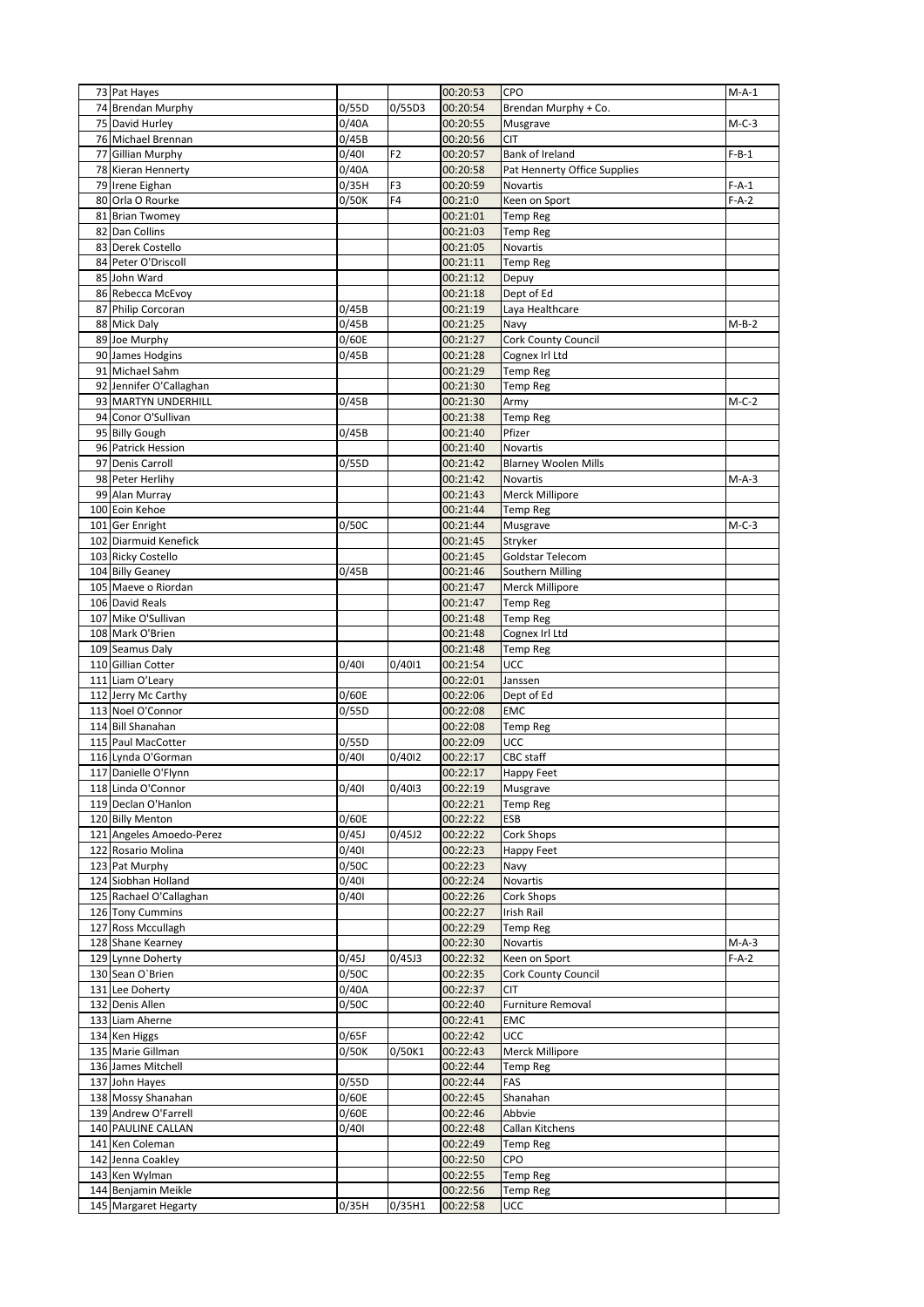| 146 Liam Monaher                          |       |        | 00:22:58             | Novartis                                  | $M-A-3$ |
|-------------------------------------------|-------|--------|----------------------|-------------------------------------------|---------|
| 147 Robert Hamill                         | 0/40A |        | 00:22:59             | Janssen                                   |         |
| 148 Denis O'Connor                        |       |        | 00:23:0              | Temp Reg                                  |         |
| 149 Zora Boukerche                        |       |        | 00:23:01             | Janssen                                   |         |
| 150 Kevin Coughlan                        |       |        | 00:23:01             | <b>Temp Reg</b>                           |         |
| 151 Alan Dawson                           |       |        | 00:23:02             | Temp Reg                                  |         |
| 152 Alan Mahy                             |       |        | 00:23:02             | Kuehne & Nagle                            |         |
| 153 Joe Collins                           |       |        | 00:23:03             | Temp Reg                                  |         |
| 154 Jimmy O'Sullivan                      | 0/50C |        | 00:23:05             | Depuy                                     |         |
| 155 Adolfo Garcia                         | 0/40A |        | 00:23:05             | Apple                                     |         |
| 156 Anthony Mahoney                       | 0/40A |        | 00:23:06             | Depuy                                     |         |
| 157 John O'Leary                          |       |        | 00:23:07             | <b>Temp Reg</b>                           |         |
| 158 Sam Moursy<br>159 Elaine Guinane      | 0/45B |        | 00:23:08             | Eli Lilly                                 | $M-A-2$ |
|                                           | 0/35H | 0/35H2 | 00:23:10             | Dept of Ed                                |         |
| 160 Frances O'Connor<br>161 Shannon Sotok | 0/55L | 0/55L1 | 00:23:10<br>00:23:11 | Dept of Ed                                |         |
| 162 Ciaran Mitchell                       |       |        | 00:23:11             | Temp Reg                                  |         |
| 163 Paul Casey                            |       |        | 00:23:13             | Temp Reg                                  |         |
| 164 Ned Ramsell                           | 0/45B |        | 00:23:17             | Temp Reg<br><b>Flexible Connectors</b>    |         |
| 165 Brendan Deane                         | 0/50C |        | 00:23:20             | <b>CIT</b>                                |         |
| 166 Kevin Morrison                        | 0/50C |        | 00:23:21             | Cleancork.ie                              |         |
| 167 Paudie O'Riordan                      | 0/40A |        | 00:23:22             | VMware                                    |         |
| 168 Stephen Murphy                        | 0/55D |        | 00:23:23             | Auto Valet                                |         |
| 169 Mary Cotter                           | 0/50K | 0/50K2 | 00:23:23             | Fit4Life                                  | $F-C-1$ |
| 170 Michael Dooley                        | 0/50C |        | 00:23:25             | CPO                                       |         |
| 171 JOHN QUIGLEY                          | 0/60E |        | 00:23:26             | Statsol                                   |         |
| 172 James Mccultry                        |       |        | 00:23:26             | <b>Temp Reg</b>                           |         |
| 173 Michael Costello                      |       |        | 00:23:27             | CPI Technology                            |         |
| 174 Pascal O'Donoghue                     |       |        | 00:23:27             | <b>Temp Reg</b>                           |         |
| 175 Dan O'Donovan                         |       |        | 00:23:28             | <b>Temp Reg</b>                           |         |
| 176 David Donnelly                        |       |        | 00:23:28             | <b>Temp Reg</b>                           |         |
| 177 David O'Callaghan                     |       |        | 00:23:29             | <b>Temp Reg</b>                           |         |
| 178 Mike Hennerty                         |       |        | 00:23:29             | Pat Hennerty Office Supplies              |         |
| 179 Ger Marshall                          | 0/55D |        | 00:23:30             | Certus                                    |         |
| 180 Jody Buckley Coogan                   |       |        | 00:23:33             | <b>Temp Reg</b>                           |         |
| 181 David O'Riordan                       |       |        | 00:23:33             | ucc                                       |         |
| 182 Louise Barry                          | 0/35H | 0/35H3 | 00:23:35             | Midleton Town Council                     |         |
| 183 Sheila Moran                          |       |        | 00:23:37             | <b>Temp Reg</b>                           |         |
| 184 Barry Druhan                          |       |        | 00:23:39             | Temp Reg                                  |         |
| 185 Anthony Walsh                         | 0/55D |        | 00:23:40             | <b>Sisk Builders</b>                      |         |
| 186 Michael Noonan                        |       |        | 00:23:42             | <b>Temp Reg</b>                           |         |
| 187 Sinead Noonan                         |       |        | 00:23:43             | Temp Reg                                  |         |
| 188 Niall Walsh                           |       |        | 00:23:45             | Cognex Irl Ltd                            |         |
| 189 Willie Gould                          |       |        | 00:23:46             | CPO                                       |         |
| 190 Colin Murphy                          | 0/40A |        | 00:23:46             | Legal IT                                  |         |
| 191 Shane Walsh                           | 0/45B |        | 00:23:47             | Landsbridge Transport                     |         |
| 192 Darragh Kiely                         |       |        | 00:23:48             | EMC                                       |         |
| 193 Ronan Hennessy                        |       |        | 00:23:48             | <b>Temp Reg</b>                           |         |
| 194 Brendan Tobin                         |       |        | 00:23:53             | <b>Temp Reg</b>                           |         |
| 195 Aine Murphy                           | 0/55L | 0/55L2 | 00:23:53             | UCC                                       |         |
| 196 Mary Coyne                            | 0/35H |        | 00:23:54             | Eli Lilly                                 | $F-C-2$ |
| 197 John Herlihy                          |       |        | 00:23:54             | <b>Temp Reg</b>                           |         |
| 198 Adrian Trant<br>199 Eidin Christie    | 0/45J |        | 00:23:57<br>00:23:58 | <b>Temp Reg</b><br><b>DEM Enterprises</b> |         |
| 200 Catherine Kerrigan                    |       |        | 00:24:0              | <b>Temp Reg</b>                           |         |
| 201 Rick Spencer                          | 0/45B |        | 00:24:01             | Eli Lilly                                 |         |
| 202 John O'Leary                          | 0/70G | 0/70G1 | 00:24:07             | Bookdeal                                  |         |
| 203 James Spillane                        | 0/40A |        | 00:24:08             | Stryker                                   |         |
| 204 Andrew Geaney                         | 0/60E |        | 00:24:08             | Apple                                     |         |
|                                           |       |        |                      |                                           |         |
|                                           |       |        |                      |                                           |         |
| 205 Una French                            | 0/45J |        | 00:24:10             | Keen on Sport                             |         |
| 206 Mike Mcauliffe<br>207 Ciaran Malone   |       |        | 00:24:11             | <b>Temp Reg</b>                           |         |
| 208 James Byrne                           |       |        | 00:24:12<br>00:24:13 | <b>Temp Reg</b><br><b>Temp Reg</b>        |         |
| 209 Paul Healy                            | 0/40A |        | 00:24:14             |                                           | $M-B-3$ |
| 210 Paul Malone                           |       |        | 00:24:15             | <b>Simply Suits</b><br><b>Temp Reg</b>    |         |
| 211 Ian O'Brien                           |       |        | 00:24:19             | <b>Temp Reg</b>                           |         |
| 212 Justine Looney                        | 0/35H |        | 00:24:22             | Cork Flower Studio                        |         |
| 213 Jimmy Murray                          | 0/65F |        | 00:24:27             | HSE                                       |         |
| 214 Martin Landers                        |       |        | 00:24:31             | <b>EMC</b>                                |         |
| 215 Patricia O' Herlihy                   | 0/35H |        | 00:24:31             | <b>Brookfield Renewable</b>               |         |
| 216 Paul Mansbridge                       |       |        | 00:24:34             | Temp Reg                                  |         |
| 217 Liam O'Leary<br>218 Barry Slye        |       |        | 00:24:35<br>00:24:36 | <b>Temp Reg</b>                           |         |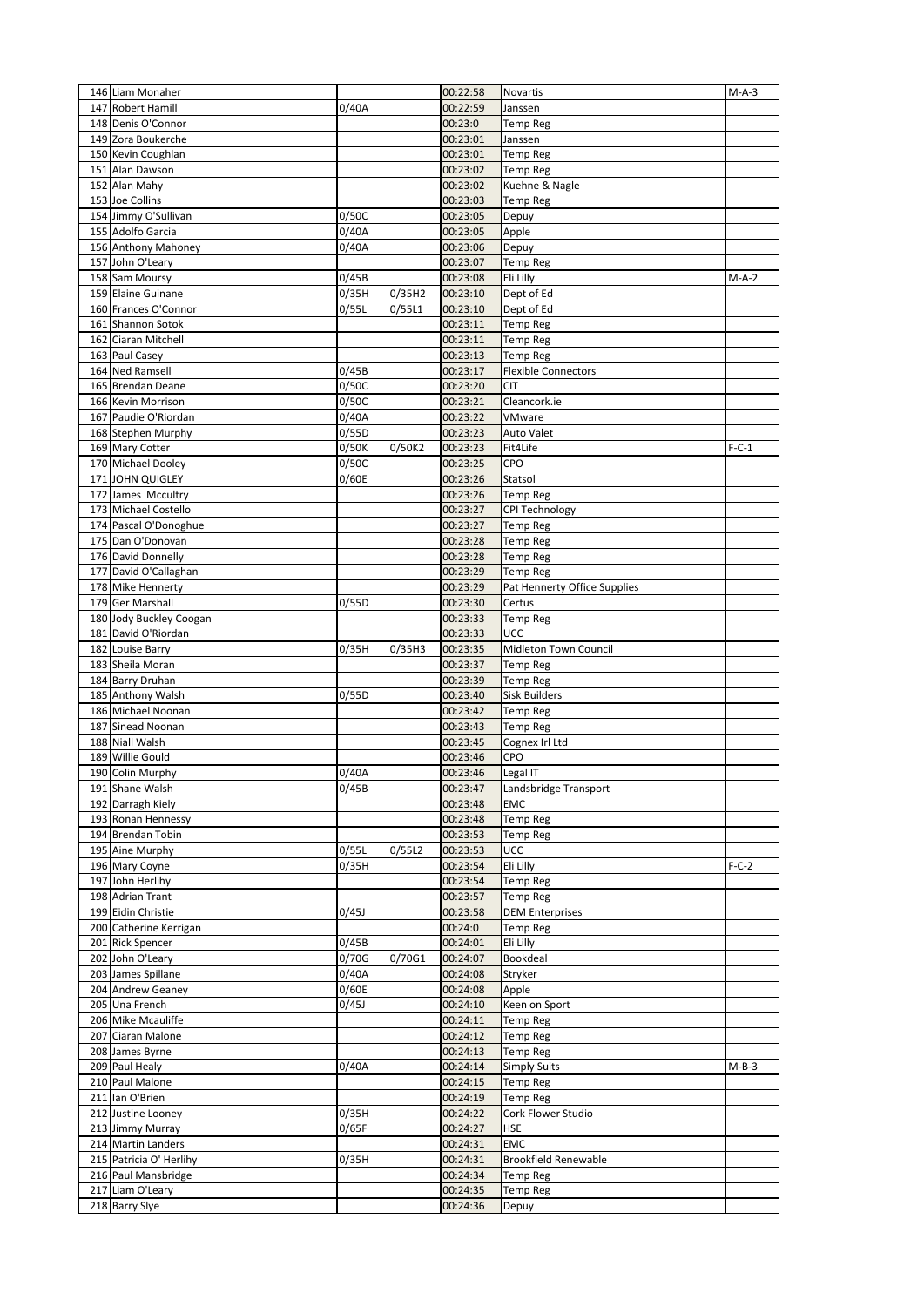| 219 Padraig Conway                     |       |        | 00:24:37             | <b>Temp Reg</b>              |         |
|----------------------------------------|-------|--------|----------------------|------------------------------|---------|
| 220 David Kelleher                     |       |        | 00:24:39             | Temp Reg                     |         |
| 221 Kevin Lang                         |       |        | 00:24:40             | Pfizer                       |         |
| 222 Daithi O'Reilly                    |       |        | 00:24:41             | <b>Temp Reg</b>              |         |
| 223 Marion Lyons                       | 0/60M | 0/60M1 | 00:24:43             | Fit4Life                     | $F-C-1$ |
| 224 Michelle Hurley                    |       |        | 00:24:43             | <b>Temp Reg</b>              |         |
| 225 Chris McGlennon                    | 0/40A |        | 00:24:44             | EMC                          |         |
| 226 Gerard Rasmussen                   | 0/55D |        | 00:24:45             | <b>CIT</b>                   |         |
| 227 Donal Browne                       |       |        | 00:24:45             | Arup                         |         |
| 228 Roy O'Keeffe                       |       |        | 00:24:46             | <b>Temp Reg</b>              |         |
| 229 Padraig O'Riordan                  |       |        | 00:24:48             | Temp Reg                     |         |
| 230 Deirdre Quinlan                    | 0/50K |        | 00:24:51             | <b>DEM Enterprises</b>       |         |
| 231 Tony Nieland                       |       |        | 00:24:55             | <b>Temp Reg</b>              |         |
| 232 Shirley O'Brien                    |       |        | 00:24:56             | Temp Reg                     |         |
| 233 Ben Foley                          |       |        | 00:24:57             | <b>Temp Reg</b>              |         |
| 234 John J Cotter                      | 0/70G |        | 00:24:58             | <b>ESB</b>                   |         |
| 235 Lorcan McVeigh                     |       |        | 00:25:01             | EMC                          |         |
| 236 Clodagh Walsh                      |       |        | 00:25:12             | Temp Reg                     |         |
| 237 Rodney Daunt                       |       |        | 00:25:14             | Temp Reg                     |         |
| 238 Sinead O'Regan                     |       |        | 00:25:15             | Temp Reg                     |         |
| 239 Sinead O'Sullivan                  | 0/35H |        | 00:25:18             | Stryker                      |         |
| 240 Gillian Byrne                      | 0/401 |        | 00:25:19             | Eli Lilly                    | $F-C-2$ |
| 241 Brian Martin                       | 0/50C |        | 00:25:19             | CPO                          |         |
| 242 Una Buckley                        | 0/35H |        | 00:25:21             | EMC                          |         |
| 243 Shane Quinn                        |       |        | 00:25:21             | Temp Reg                     |         |
| 244 Rachel Carey                       |       |        | 00:25:21             | <b>Temp Reg</b>              |         |
| 245 John Carey                         | 0/50C |        | 00:25:22             | Cleancork.ie                 |         |
| 246 Rosaleen Kelly                     | 0/55L |        | 00:25:22             | <b>Bank of Ireland</b>       | $F-B-1$ |
| 247 Trevor Ryan                        |       |        | 00:25:23             | <b>Temp Reg</b>              |         |
| 248 Barry O'Donovan                    |       |        | 00:25:25             | <b>Temp Reg</b>              |         |
| 249 Sean Sheehan                       |       |        | 00:25:26             | <b>Temp Reg</b>              |         |
| 250 Peter Kelly                        | 0/55D |        | 00:25:27             | Moog                         |         |
| 251 John Welsh                         |       |        | 00:25:27             | <b>Temp Reg</b>              |         |
| 252 John Mccullagh                     |       |        | 00:25:31             | <b>Temp Reg</b>              |         |
| 253 Paddy Gyves                        | 0/65F |        | 00:25:35             | Itw Hi-Cone                  |         |
| 254 Ber Looney                         | 0/45J |        | 00:25:36             | Marriott Vacations Worldwide |         |
| 255 Ger O'Shaughnessy                  |       |        | 00:25:38             | <b>Temp Reg</b>              |         |
| 256 Maurice Lenihan                    |       |        | 00:25:39             | <b>Temp Reg</b>              |         |
| 257 Kitty Harrington Buckley           | 0/50K |        | 00:25:40             | HSE                          | $F-B-2$ |
| 258 Ger Kiely                          | 0/65F |        | 00:25:40             | UCC                          |         |
| 259 Kerry Constant                     | 0/60E |        | 00:25:42             | Constant                     |         |
| 260 Fiona O'Brien                      |       |        | 00:25:44             | Temp Reg                     |         |
| 261 John Cagney                        | 0/45B |        | 00:25:46             | <b>EMC</b>                   |         |
| 262 Lelia Pender                       |       |        | 00:25:48             | Temp Reg                     |         |
| 263 Mary Mulcahy                       | 0/50K |        | 00:25:50             | Bank of Ireland              |         |
| 264 Emily Power                        |       |        | 00:25:52             | <b>Temp Reg</b>              |         |
| 265 Richard Forde                      |       |        |                      |                              |         |
|                                        |       |        | 00:25:53             | Temp Reg                     |         |
| 266 Sarah Ruddy                        |       |        | 00:25:54             | Temp Reg                     |         |
| 267 Aidan Buckley                      | 0/50C |        | 00:25:58             | <b>Cork Painters</b>         |         |
| 268 Frank Linehan                      | 0/65F |        | 00:25:59             | The Owl Printer              |         |
| 269 Mike Mccarthy                      |       |        | 00:26:0              | <b>Temp Reg</b>              |         |
| 270 Brendan Russell                    |       |        | 00:26:01             | Temp Reg                     |         |
| 271 Emma O'Connor                      |       |        | 00:26:04             | Temp Reg                     |         |
| 272 Michael Kiely                      | 0/70G |        | 00:26:05             | W+M Kiely                    |         |
| 273 Brendan Hayes                      | 0/60E |        | 00:26:11             | FAS                          |         |
| 274 Aidan O'Donovan                    |       |        | 00:26:12             | Temp Reg                     |         |
| 275 Sean Cooke                         |       |        | 00:26:12             | <b>Temp Reg</b>              |         |
| 276 Deirdre Murphy                     |       |        | 00:26:13             | Temp Reg                     |         |
| 277 Kamila Jakubowska-Switaj           | 0/35H |        | 00:26:16             | Merck Millipore              |         |
| 278 Paul O'Callaghan                   |       |        | 00:26:16             | <b>Temp Reg</b>              |         |
| 279 Paul Forrest                       |       |        | 00:26:17             | <b>Simply Suits</b>          | $M-B-3$ |
| 280 John Fitzgerald                    | 0/50C |        | 00:26:20             | Cork County Council          |         |
| 281 Eugene McVeigh                     | 0/55D |        | 00:26:22             | <b>EMC</b>                   |         |
| 282 Carmel Geaney                      | 0/55L |        | 00:26:23             | ESB                          |         |
| 283 Bernard Sisk                       | 0/65F |        | 00:26:25             | Sisk Builders                |         |
| 284 Kevin O'Driscoll                   | 0/60E |        | 00:26:26             | Pfizer                       |         |
| 285 Ross Thomson                       | 0/40A |        | 00:26:26             | Cognex Irl Ltd               |         |
| 286 Barry Noonan                       | 0/50C |        | 00:26:27             | CSO                          |         |
| 287 Sharyn O'Callaghan                 | 0/401 |        | 00:26:29             | Cork Shops                   |         |
| 288 Brian Barrett                      |       |        | 00:26:32             | <b>Cork County Council</b>   |         |
| 289 Yvonne Dunne                       |       |        | 00:26:34             | Temp Reg                     |         |
| 290 Con Carroll<br>291 Fiona O'Riordan | 0/45J |        | 00:26:35<br>00:26:36 | Temp Reg<br>CSO              |         |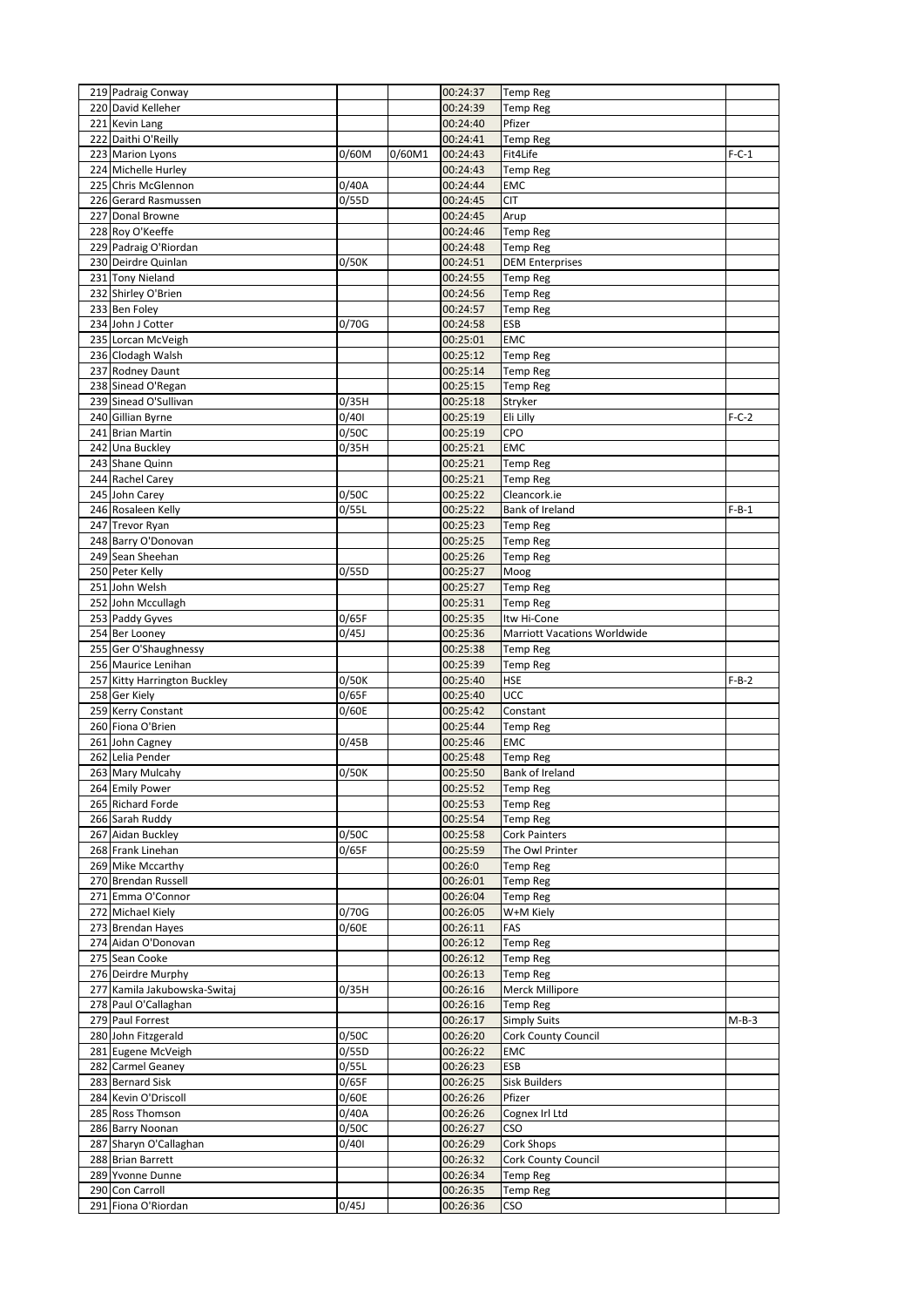| 292 Sunita Corcoran                   | 0/45J              | 00:26:37             | <b>HSE</b>                            |  |
|---------------------------------------|--------------------|----------------------|---------------------------------------|--|
| 293 Alan O'Leary                      |                    | 00:26:41             | <b>Temp Reg</b>                       |  |
| 294 Jack Murray                       |                    | 00:26:42             | <b>Temp Reg</b>                       |  |
| 295 Pedro Ferreira                    |                    | 00:26:45             | <b>Temp Reg</b>                       |  |
| 296 Tony Dunne                        | 0/70G              | 00:26:51             | Avondhu MF                            |  |
| 297 Stephen O'Sullivan                |                    | 00:26:57             | <b>Temp Reg</b>                       |  |
| 298 Phelim Barry                      | 0/45B              | 00:26:57             | VMware                                |  |
| 299 Liz Saville                       |                    | 00:27:01             | <b>Temp Reg</b>                       |  |
| 300 Adrian Doyle                      |                    | 00:27:02             | <b>Temp Reg</b>                       |  |
| 301 Evan Twomey                       |                    | 00:27:03             | <b>Tombstone Taxis</b>                |  |
| 302 Aoife O'Neill                     |                    | 00:27:06             | <b>Temp Reg</b>                       |  |
| 303 Fergus O'Halloran                 | 0/45B              | 00:27:13             | Complete Financial                    |  |
| 304 Stephen Rowe                      | 0/50C              | 00:27:16             | AIB                                   |  |
| 305 Dale Burkley                      | 0/35H              | 00:27:18             | Cognex Irl Ltd                        |  |
| 306 Vivienne Pennefather              |                    | 00:27:19             | <b>Temp Reg</b>                       |  |
| 307 Johnny Duggan                     |                    | 00:27:22             | CPO                                   |  |
| 308 Olive McCarthy                    | 0/401              | 00:27:24             | UCC                                   |  |
| 309 Alan Corbett                      |                    | 00:27:25             | <b>Temp Reg</b>                       |  |
| 310 Yvonne Gough                      | 0/45J              | 00:27:27             | Pfizer                                |  |
| 311 Alan Goodman                      |                    | 00:27:33             | <b>Temp Reg</b>                       |  |
| 312 Eoin Deane                        | 0/40A              | 00:27:36             | <b>CIT</b>                            |  |
| 313 Edward Kelleher                   |                    | 00:27:41             | <b>Temp Reg</b>                       |  |
| 314 Maretta Brennan                   | 0/50K              | 00:27:42             | <b>CIT</b>                            |  |
| 315 Francis Lee                       |                    | 00:27:44             | <b>Temp Reg</b>                       |  |
| 316 Marie Radley                      |                    | 00:27:44             | <b>Temp Reg</b>                       |  |
| 317 Denis Carroll                     |                    | 00:27:50             | <b>Temp Reg</b>                       |  |
| 318 Michelle Buckley                  | 0/401              | 00:27:51             | Alcon                                 |  |
| 319 Clare O'Regan                     |                    | 00:27:51             | <b>Temp Reg</b>                       |  |
| 320 Collette Rohan                    | 0/45J              | 00:27:52             | Rohan                                 |  |
| 321 Ciara Dineen                      |                    | 00:27:53             | <b>Temp Reg</b>                       |  |
| 322 Marie Ryan                        | 0/45J              | 00:27:58             | <b>Avery Dennison</b>                 |  |
| 323 Angela O'Mahony                   | 0/45J              | 00:27:59             | Avondhu MF                            |  |
| 324 Shauna Hurley                     |                    | 00:28:03             | Arup                                  |  |
| 325 Luiza Mukaeda                     |                    | 00:28:03             | <b>Temp Reg</b>                       |  |
| 326 Mary Linehan                      | 0/65N              | 00:28:04             | The Owl Printer                       |  |
| 327 Paddy Daly                        | 0/70G              | 00:28:07             | Army                                  |  |
| 328 Batt Kearney                      | 0/55D              | 00:28:07             | <b>Blarney Woolen Mills</b>           |  |
| 329 Maire Ui Chonghaile               | 0/55L              | 00:28:09             | Dept of Ed                            |  |
| 330 Cliodhna Nichonghiale             |                    | 00:28:10             | <b>Temp Reg</b><br>Temp Reg           |  |
| 331 Evelyn O'Neill                    |                    | 00:28:11             |                                       |  |
| 332 Aileen O'Sullivan                 | 0/401              | 00:28:13             | National Seafood Centre               |  |
| 333 Suzanne Kelleher                  |                    | 00:28:16             | <b>Temp Reg</b>                       |  |
| 334 Mary Delaney<br>335 Niall O'Brien | 0/45J              | 00:28:20<br>00:28:29 | Delaney                               |  |
| 336 Ann Bogan                         | 0/55L              | 00:28:31             | <b>Temp Reg</b><br>Cork City Council  |  |
| 337 Martine Doherty                   |                    | 00:28:34             | <b>Temp Reg</b>                       |  |
| 338 Pat Fleming                       |                    | 00:28:39             | <b>Temp Reg</b>                       |  |
| 339 Oonagh Breen                      | 0/45J              | 00:28:40             | <b>Enterprise System Partners Ltd</b> |  |
| 340 Tanya Laffan                      | $\overline{0}/35H$ | 00:28:41             | Cork Shops                            |  |
| 341 Ursula Ramsell                    |                    | 00:28:41             | <b>Flexible Connectors</b>            |  |
| 342 Mark O'Reilly                     |                    | 00:28:42             | <b>Temp Reg</b>                       |  |
| 343 Marie Creedon                     | 0/50K              | 00:28:49             | CSO                                   |  |
| 344 Hollie Pennefather                |                    | 00:28:54             | <b>Temp Reg</b>                       |  |
| 345 Brendan Walsh                     |                    | 00:29:10             | <b>Temp Reg</b>                       |  |
| 346 Miake Jacobs                      |                    | 00:29:12             | <b>Temp Reg</b>                       |  |
| 347 Celine Morley                     | 0/401              | 00:29:15             | <b>Ballinacurra Villagers</b>         |  |
| 348 Fiona Coleman                     |                    | 00:29:17             | <b>Temp Reg</b>                       |  |
| 349 Lorna Kelleher                    | 0/401              | 00:29:24             | <b>IBM</b>                            |  |
| 350 Emer Mcgrath                      |                    | 00:29:25             | <b>Temp Reg</b>                       |  |
| 351 Flavia Fonseca                    |                    | 00:29:26             | <b>Temp Reg</b>                       |  |
| 352 Kaitlan Mulcathy                  |                    | 00:29:52             | <b>Temp Reg</b>                       |  |
| 353 Deirdre Glynn                     | 0/45J              | 00:29:52             | Cognex Irl Ltd                        |  |
| 354 Nollaig Murphy                    |                    | 00:29:59             | <b>Temp Reg</b>                       |  |
|                                       |                    | 00:30:02             | <b>Temp Reg</b>                       |  |
| 355 Carrie Irwin                      |                    |                      |                                       |  |
| 356 Irene Keohane                     | 0/401              | 00:30:05             | IBM                                   |  |
| 357 Alan O'KEEFFE                     | 0/50C              | 00:30:06             | AOK COMPUTER SERVICE                  |  |
| 358 Kenneth Connolly                  |                    | 00:30:07             | <b>Temp Reg</b>                       |  |
| 359 Mark Mulcahy                      | 0/40A              | 00:30:09             | UCC                                   |  |
| 360 Stephen Lee                       |                    | 00:30:10             | <b>Temp Reg</b>                       |  |
| 361 Fionnuala Newton                  |                    | 00:30:11             | <b>Temp Reg</b>                       |  |
| 362 Shara Smith                       |                    | 00:30:17             | <b>Temp Reg</b>                       |  |
| 363 Mary O'Halloran                   | 0/45J              | 00:30:24             | Complete Financial                    |  |